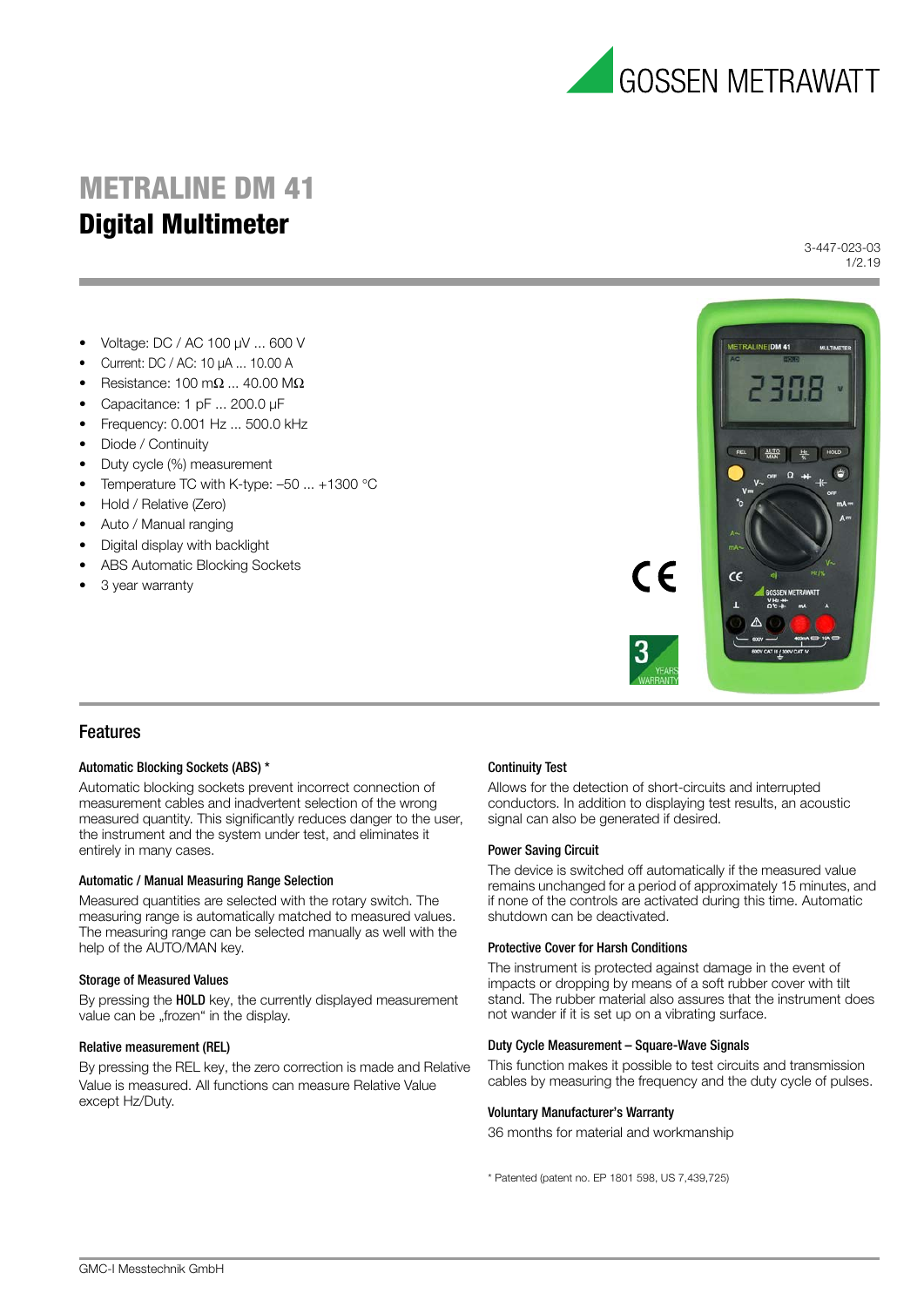# Characteristic Values

| Meas.                 | Measuring               | <b>Resolution</b>     | Input                         | Digital display                   | Overload Capacity <sup>3)</sup>        |                 |
|-----------------------|-------------------------|-----------------------|-------------------------------|-----------------------------------|----------------------------------------|-----------------|
| Func-<br>tion         | Range                   |                       | Impedance                     | inherent devia-<br>tion at refer- |                                        |                 |
|                       |                         |                       | V (AC) / V<br>(DC)            | ence condition                    | <b>Overload Val-</b><br>ues            | Over-<br>load   |
|                       |                         |                       |                               | $+$ (% rdq.<br>$+$ digits)        |                                        | Dura-<br>tion   |
|                       | 400.0 mV                | 100 µV                | $>$ 20 M $\Omega$             | $0.75 + 2$                        |                                        |                 |
|                       | 4.000 V                 | 1 mV                  | 11 $M\Omega$                  |                                   |                                        |                 |
| V —                   | 40.00 V                 | 10 mV                 | 10 MΩ                         |                                   | 1050 V (DC)                            | Conti-          |
|                       | 400.0V                  | 100 mV                | 10 MΩ                         | $0.5 + 2$                         |                                        | nuous           |
|                       | 600V                    | 1 <sub>V</sub>        | 10 MΩ                         |                                   |                                        |                 |
|                       | 400.0 mV                | 100 µV                | 11 $M\Omega$                  | $1.5 + 5$                         |                                        |                 |
|                       | 4.000 V                 | 1 mV                  | 11 MΩ                         |                                   |                                        |                 |
| $V \sim$              | 40.00 V                 | 10 mV                 | $10 \text{ M}\Omega$          | $1 + 5$                           | 1050 V (AC)<br>rms                     | Conti-<br>nuous |
|                       | 400.0V                  | 100 mV                | $10 \text{ M}\Omega$          |                                   |                                        |                 |
|                       | 600V                    | 1 <sub>V</sub>        | 10 MΩ                         | $1 + 10$                          |                                        |                 |
|                       |                         |                       | approx. voltage               |                                   |                                        |                 |
|                       |                         |                       | drop at max.<br>meas. current |                                   |                                        |                 |
|                       | 40.00 mA                | 10 µA                 | 450 mV                        |                                   |                                        |                 |
| A                     | 400.0 mA                | 100 µA                | 4.2 V                         | $0.8 + 2$                         | 480 mA                                 | Conti-<br>nuous |
|                       | 10.00 A $^{1}$          | 10 mA                 | 750 mV                        | $1.5 + 5$                         |                                        |                 |
|                       | 40.00 mA                | 10 µA                 | 450 mV                        |                                   |                                        | Conti-          |
| A $\sim$              | 400.0 mA                | 100 µA                | 4.2 V                         | $1 + 5$                           | 480 mA                                 | nuous           |
|                       | 10.00 A $^{1}$          | 10 mA                 | 750 mV                        | $2 + 5$                           |                                        |                 |
|                       |                         |                       | Open-circuit volt.            |                                   |                                        |                 |
|                       | $400.0 \Omega$          | $100 \text{ m}\Omega$ |                               | $0.8 + 5$                         |                                        |                 |
|                       | $4.000 \text{ k}\Omega$ | $1 \Omega$            |                               |                                   |                                        |                 |
|                       | $40.00 \text{ k}\Omega$ | $10 \Omega$           |                               | $0.8 + 2$                         |                                        |                 |
| Ω                     | $400.0 k\Omega$         | $100 \Omega$          |                               |                                   |                                        |                 |
|                       | $4.000 \text{ M}\Omega$ | $1 k\Omega$           | approx. 0.45<br>V             | $1 + 5$                           | 500 V                                  | 10              |
|                       | 40.00 MΩ                | $10 k\Omega$          |                               | $2 + 5$                           | DC/AC<br>rms                           | min             |
|                       | $400.0 \Omega$          | $100 \text{ m}\Omega$ |                               | Acoustic                          |                                        |                 |
| [1                    |                         |                       |                               | signal for<br>$0$ < 75 $\Omega$   |                                        |                 |
|                       |                         |                       |                               | (approx)                          |                                        |                 |
| $\blacktriangleright$ | 1.000 V                 | 1 mV                  | approx. 1 V                   | $2 + 10$                          |                                        |                 |
|                       | 5.000 nF                | 1 pF                  |                               | $3 + 40^{4}$                      |                                        |                 |
|                       | 50.00 nF                | 10 pF                 |                               | $2 + 10^{4}$                      |                                        |                 |
| F                     | 500.0 nF                | 100 pF                |                               | $0.5 + 3^{4}$                     | 500 V<br>DC/AC                         | 10              |
|                       | 5.000 µF                | 1 <sub>nF</sub>       |                               | $1 + 2^{4}$                       | rms                                    | min             |
|                       | 50.00 µF                | $100$ nF              |                               | $1.5 + 2^{4}$                     |                                        |                 |
|                       | 200.0 µF                | 100 nF                |                               | $5 + 10^{5}$                      |                                        |                 |
|                       |                         |                       | f min                         |                                   |                                        |                 |
|                       | 10.000 Hz               | 0.001 Hz              |                               |                                   |                                        | Conti-<br>nuous |
|                       | 100.00 Hz               | $0.01$ Hz             | 1 Hz                          |                                   |                                        |                 |
| $Hz$ <sup>2)</sup>    | 1.0000 kHz              | $0.1$ Hz              |                               | $0.2 + 2$                         | $\leq$ 1 kHz :<br>1000V                |                 |
|                       | 10.000 kHz              | 1 Hz                  |                               |                                   | $\leq 10$ kHz:<br>400 V<br>≤ 500 kHz : |                 |
|                       | 100.00 kHz              | 10 Hz                 |                               |                                   |                                        |                 |
|                       | 500.0 kHz               | 100 Hz                |                               |                                   | 40 V                                   |                 |
|                       | 2.0<br>98.0%            | 0.1%                  |                               | 10 Hz  1<br>$kHz : \pm 5D$        | except 400<br>mV                       |                 |
| %                     |                         |                       |                               | 1 kHz  10                         |                                        |                 |
|                       |                         |                       |                               | $kHz : \pm 5D/$<br><b>KHz</b>     |                                        |                 |
|                       |                         |                       | Sensor                        |                                   |                                        |                 |
|                       | $0 + 1300$              | 1°C                   |                               | $2 + 3$                           |                                        |                 |
| °C                    | ∘c                      |                       | K-type<br>NiCr-Ni             |                                   | 500 V DC/AC<br>rms                     | 10<br>min       |
|                       | $-500$ °C               | 1°C                   |                               | $2,0 \pm 10$                      |                                        |                 |

<sup>1)</sup> Limited by 10 A fuse<br><sup>2)</sup> Indication for frequency measurement expanded to 9999 digits<br><sup>3)</sup> At 0 °C... + 40 °C<br><sup>4)</sup> With zero adjustment "REL".<br><sup>5)</sup> Time required for measurement approximately 60 seconds.

## Influencing Quantities and Effects

| Influencing<br>Variable                | Range of Influence                                   | <b>Measured Quantity/</b><br><b>Measuring Range</b>  |                         | <b>Influence Effect</b>                           |  |  |
|----------------------------------------|------------------------------------------------------|------------------------------------------------------|-------------------------|---------------------------------------------------|--|--|
|                                        |                                                      | $V =$                                                |                         |                                                   |  |  |
|                                        |                                                      | $V \sim$                                             |                         |                                                   |  |  |
|                                        |                                                      | $mA/A$ =                                             | 0.1 x intrinsic error/K |                                                   |  |  |
|                                        | $0 °C  +21 °C$<br>and<br>+25 °C  +50 °C              | $mA/A \sim$                                          |                         |                                                   |  |  |
| Temperature                            |                                                      | Ω                                                    |                         |                                                   |  |  |
|                                        |                                                      | F                                                    |                         |                                                   |  |  |
|                                        |                                                      | Hz                                                   |                         |                                                   |  |  |
|                                        |                                                      | Duty (%)                                             |                         |                                                   |  |  |
|                                        |                                                      | °C                                                   |                         |                                                   |  |  |
| Influence<br>Variable                  | Range of Influence<br>Frequency<br>(max. resolution) |                                                      |                         | Intrinsic Error at Ref.<br>$\pm$ ( % of rdg +  D) |  |  |
|                                        | 4, 40, 400 V                                         | 20 Hz  < 50 Hz<br>> 50 Hz  1 kHz                     | $2 + 3$                 |                                                   |  |  |
| Frequency VAC                          | 400 mV, 600 V                                        | 20 Hz  < 50 Hz<br>$> 50$ Hz  500 Hz                  | $2 + 3$                 |                                                   |  |  |
| Influence<br>Variable                  | Range of Influence                                   | <b>Measured Quantity/</b><br><b>Measuring Range</b>  |                         | <b>Influence Effect</b>                           |  |  |
| Relative<br>Humidtiy                   | 5575%                                                | V AC/DC<br>mA / A AC/DC<br>Ω<br>F<br>Hz<br>(%)<br>°C | 1 x intrinsic error     |                                                   |  |  |
| <b>Influencing</b><br>Variable         | <b>Interference Quantity</b>                         |                                                      | Measuring<br>Range      | Attenuation                                       |  |  |
|                                        | 1000 V DC/AC 50 Hz sine                              |                                                      | all V DC                | $>100$ dB                                         |  |  |
|                                        | 1000 V DC                                            |                                                      | all V AC                | $>100$ dB                                         |  |  |
| Common Mode<br>Interference<br>Voltage |                                                      |                                                      | 400 mV/4 V AC           | $> 55$ dB                                         |  |  |
|                                        |                                                      |                                                      | 40 V AC                 | $> 55$ dB                                         |  |  |
|                                        | 1000 V AC 50 Hz sine                                 |                                                      | 400 V AC                | $>43$ dB                                          |  |  |
|                                        |                                                      |                                                      | 600 V AC                | $>23$ dB                                          |  |  |
| Series Mode<br>Interference            |                                                      | max.1000 V AC 50/60 Hz<br>sine                       | V DC                    | $>$ 43 dB                                         |  |  |
| Voltage                                | max. 1000 V DC                                       |                                                      | V AC                    | $> 55$ dB                                         |  |  |

Auxiliary voltage influence:

(without  $\Box$  display ) – all ranges except cap.:  $\pm 8$  D cap. range: ± 20 D

## **Display**

LCD display field (58 mm x 31.4 mm) with digital display and display of unit of measure, current type and various special functions.

## Digital

| Display/Char. Height | 7 segment digits / 15 mm                          |
|----------------------|---------------------------------------------------|
| Number of Places     | 3% place equals 3999 steps                        |
| Overflow Display     | "OL"                                              |
| Polarity Display     | - " sign is displayed when plus pole is at<br>"⊥" |
| Measuring Rate       | 3 measurements/s for V, A, $\Omega$ , F and %     |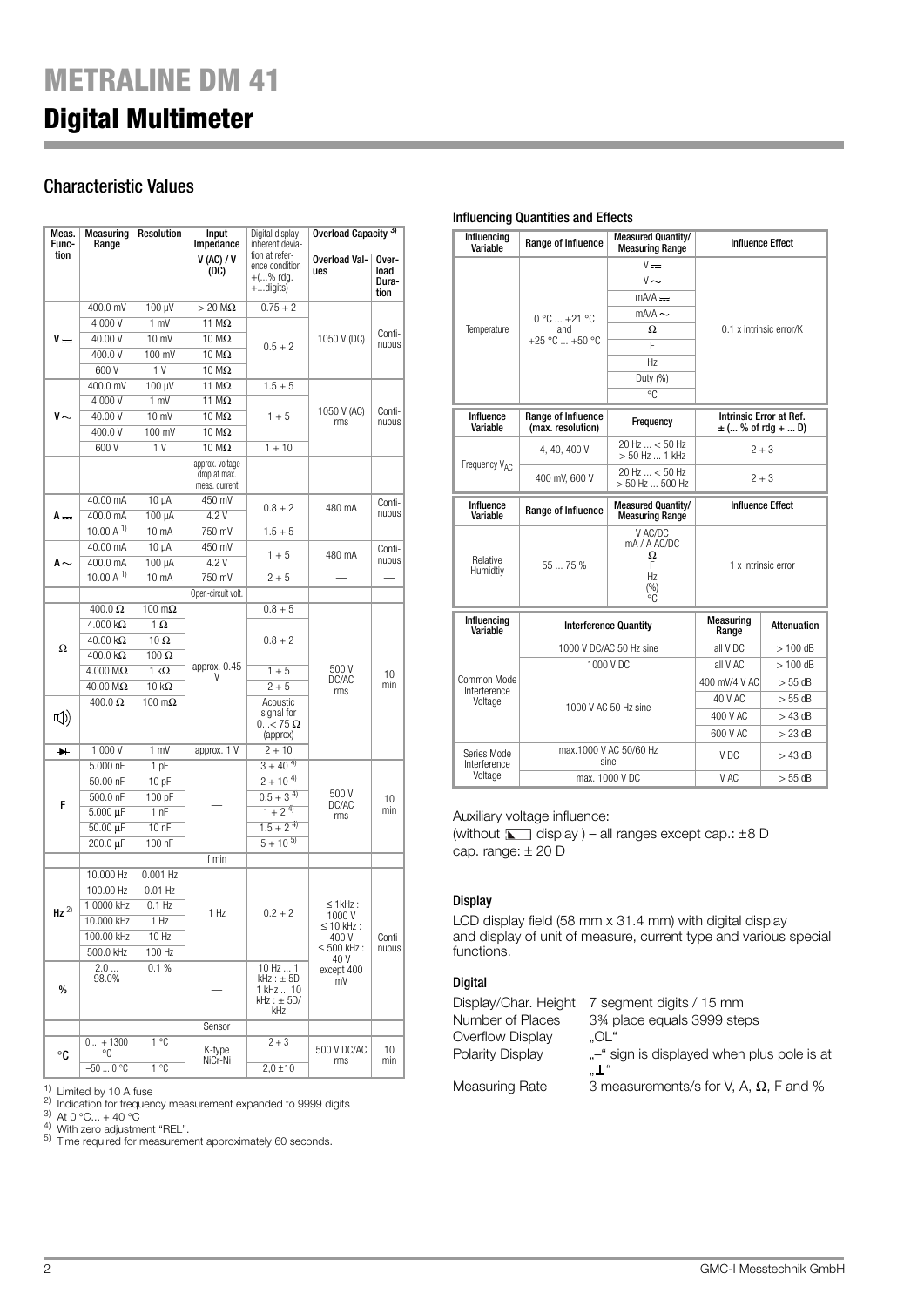# **METRALINE DM 41 METRALINE DM 41 Digital Multimeter**

## Power supply

| Battery      | 2 x 1.5 V mignon cell (2x AA-Size)<br>alkaline-manganese cell per IEC LR6.                |
|--------------|-------------------------------------------------------------------------------------------|
| Service life | with alkaline-manganese cell:<br>approx. 600 hours                                        |
| Battery test | Automatic display of " $\Box$ " symbol when<br>battery voltage falls below approx. 2,4 V. |

## Electromagnetic compatibility (EMC)

Emission EN 61326: 2013 Class B Immunity IEC 61000-4-2: 8 kV atmospheric discharge 4 kV contact discharge IEC 61000-4-3: 3 V/m

Short-term measured value deviation may occur during electromagnetic interference thus reducing the specified operating quality.

| <b>Electrical Safety</b> | IEC 61010-1-2010                   |
|--------------------------|------------------------------------|
| Installation category    | 600 V CAT III / 300 V CAT IV       |
| High Voltage Test        | $3.5$ kV $\sim$ (IEC 61010-1-2010) |

## Fuses

#### Fuse for up to 400 mA ranges

FF 1.6 A/1000 V; 6.3 mm x 32 mm; rating 10 kA with 600 VAC/ DC and ohmic load; in conjunction with power diodes, protects all current measuring ranges up to 400 mA

## Fuse for up to 10 A ranges

FF 10 A/600 V; 6.3 mm x 32 mm; rating 10 kA with 600 VAC/DC and ohmic load; protects the 10 A ranges up to 600 V AC/DC.

Defective fuses are not displayed.

#### Reference Conditions

Ambient Temperature +23 °C ±2 K Relative Humidity 45% ... 55% Measuring Magnitude Frequency 50 oder 60 Hz ±2% Measuring Magnitude Waveform Sine Battery Voltage 3 V ±0.1 V

## Ambient Conditions

Working Temperature Range 0 °C ... + 50 °C Storage Temperature<br>Range Relative Humidity 45 ... 75% Elevation up to 2000 m

 $-25$  °C  $...$  + 70 °C (without batteries)

## Mechanical Design

Protection for multimeter: IP50 for terminals: IP20 Pollution degree 2<br>Dimensions W x H x D: **Dimensions** with holster: 86 mm x 188 mm x 53 mm without holster: 79 mm x 174 mm x 38 mm Weight **approx.** 480 g with battery and holster

#### Applicable Regulations and Standards

| IEC 61010-1<br>EN 61010-1<br><b>VDE 0411-1</b> | Safety requirements for electrical equipment for<br>measurement, control and laboratory use                                                                                         |
|------------------------------------------------|-------------------------------------------------------------------------------------------------------------------------------------------------------------------------------------|
| DIN EN 61326-2-1<br>VDE 0843-02-2-1            | Electrical equipment for measurement, control and labo-<br>ratory use $-$ EMC requirements $-$<br>Part 2-1: Particular requirements for sensitive test and<br>measurement equipment |
| <b>DIN EN 60529</b><br><b>DIN VDE 0470-1</b>   | Test Instruments and test procedures<br>- Degree of protection provided by enclosures (IP code)                                                                                     |